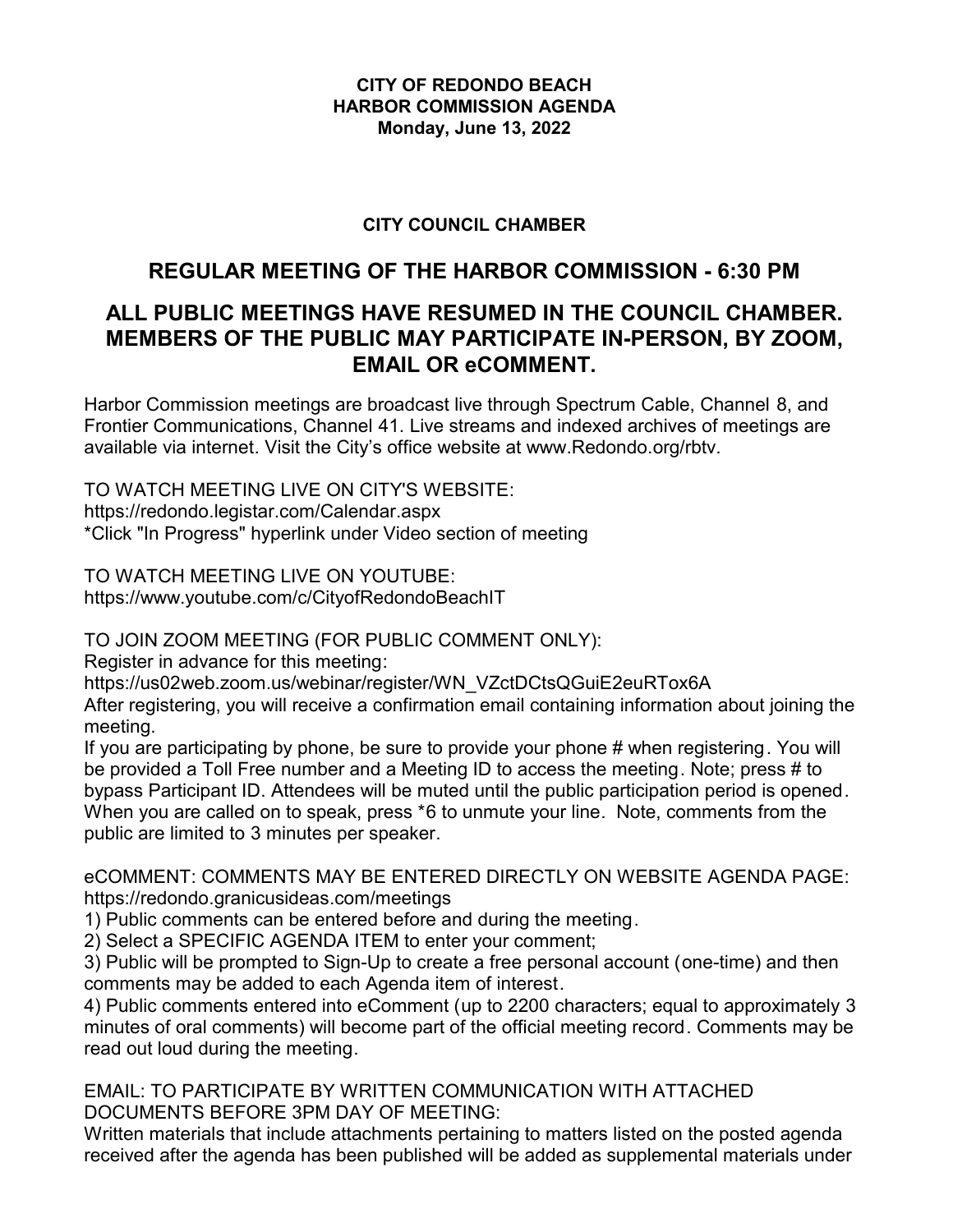## **REGULAR MEETING OF THE HARBOR COMMISSION - 6:30 PM**

- **A. CALL TO ORDER**
- **B. ROLL CALL**
- **C. SALUTE TO THE FLAG**
- **D. APPROVE ORDER OF AGENDA**

### **E. BLUE FOLDER ITEMS - ADDITIONAL BACK UP MATERIALS**

*Blue folder items are additional back up material to administrative reports and/or public comments received after the printing and distribution of the agenda packet for receive and file.*

#### **E.1.** [For Blue Folder Documents Approved at the Harbor Commission Meeting](http://redondo.legistar.com/gateway.aspx?m=l&id=/matter.aspx?key=5767)

### **F. CONSENT CALENDAR**

*Business items, except those formally noticed for public hearing, or those pulled for discussion are assigned to the Consent Calendar. The Commission Members may request that any Consent Calendar item(s) be removed, discussed, and acted upon separately. Items removed from the Consent Calendar will be taken up under the "Excluded Consent Calendar" section below. Those items remaining on the Consent Calendar will be approved in one motion. The Chair will call on anyone wishing to address the Commission on any Consent Calendar item on the agenda, which has not been pulled by the Commission for discussion. Each speaker will be permitted to speak only once and comments will be limited to a total of three minutes.*

#### **F.1.** [APPROVAL OF THE FOLLOWING MINUTES: MAY 9, 2022](http://redondo.legistar.com/gateway.aspx?m=l&id=/matter.aspx?key=5765)

**F.2.** [APPROVAL OF AFFIDAVIT OF POSTING FOR THE HARBOR COMMISSION](http://redondo.legistar.com/gateway.aspx?m=l&id=/matter.aspx?key=5766) MEETING OF JUNE 13, 2022

#### **G. EXCLUDED CONSENT CALENDAR ITEMS**

#### **H. PUBLIC PARTICIPATION ON NON-AGENDA ITEMS**

This section is intended to provide members of the public with the opportunity to comment on any subject that *does not appear on this agenda for action. This section is limited to 30 minutes. Each speaker will be afforded three minutes to address the Commission. Each speaker will be permitted to speak only once. Written requests, if any, will be considered first under this section.*

#### **H.1.** [For eComments and Emails Received from the Public](http://redondo.legistar.com/gateway.aspx?m=l&id=/matter.aspx?key=5763)

#### **I. EX PARTE COMMUNICATION**

*This section is intended to allow all officials the opportunity to reveal any disclosure or ex parte communication about the following public hearings.*

- **J. PUBLIC HEARINGS**
- **K. ITEMS CONTINUED FROM PREVIOUS AGENDAS**

#### **L. ITEMS FOR DISCUSSION PRIOR TO ACTION**

**L.1.** [DISCUSSION AND POSSIBLE ACTION ON THE ASSESSMENT OF THE REDONDO](http://redondo.legistar.com/gateway.aspx?m=l&id=/matter.aspx?key=5854) BEACH FIRE DEPARTMENT